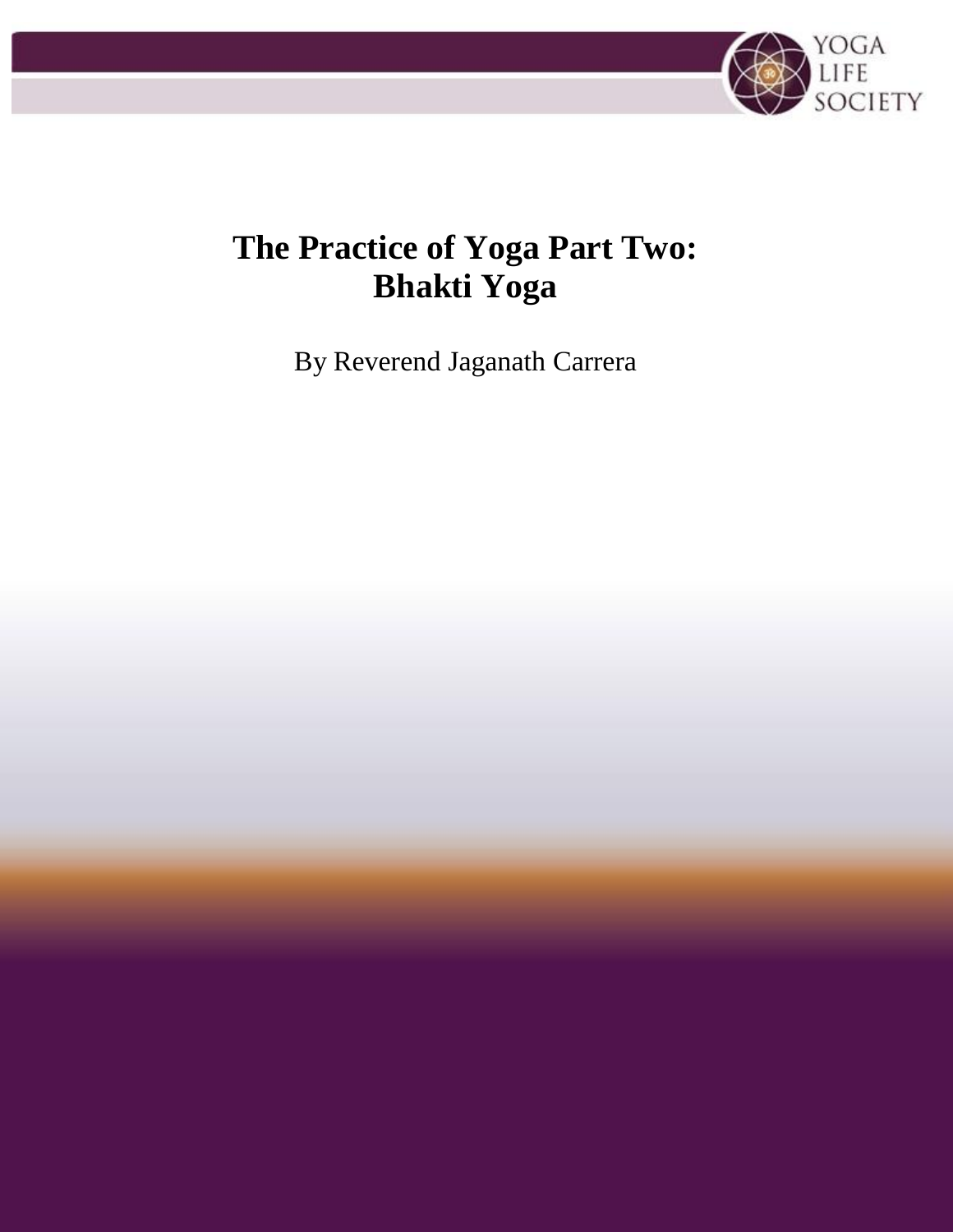## **The Practice of Yoga Part Two: Bhakti Yoga**

Bhakti Yoga, one of the six branches of Yoga, seeks Self-realization through devotion to any name and form of God. It is marked by practices such as prayer, chanting, song, ritual, listening to, or reading stories of divine beings, and loving remembrance of one's chosen form of God (*Ishta Devata*) as the indwelling presence in all people and objects in creation.

Bhakti Yoga offers a path that to the Absolute that is user-friendly. It is infused with all that is uplifting, nourishing, and healing in loving committed relationships. It cultivates loyalty, devotion, faith, and a one-pointed focus on the object of devotion.

Although bhaktas (devotees) recognize that the Absolute is beyond the grasp of the mind, they make use of meaningful and inspiring symbols to aid in focusing attention, affection, and the highest aspirations. They regard the name and form that they worship, not as an end to itself, but as a gateway to pass through in order to experience the transcendent Absolute.

## **Symbols and Imagery in Bhakti Yoga**

Symbols are powerful images that reach the mind at the subconscious level. We are surrounded and affected by symbols everyday. National flags, wedding rings, and souvenirs are just a few examples of concrete objects that represent powerful truths.

It is these truths that we cherish and protect, not the objects. Photos of our loved ones connect us with the person pictured and call to mind feelings, thoughts, and memories that bring comfort and joy. Although a photo is only an image on paper, we would feel hurt if someone were to come along and step on it. Images are powerful links to truths. In many ways they are stronger and more fundamental to our psyche than words.

The use of symbols and rituals in spirituality helps us to explore our relationship to such mysteries as the purpose of existence and the afterlife. When understood properly as objects for contemplation and exploration, they are effective tools for helping us stretch beyond ingrained patterns of thought regarding the self and life.

But, when symbols are taken literally, they lose their true power and can even lead to serious misunderstandings. For example, we may be confused by the worship of the goddess Quan Yin who is often depicted pouring water from a vessel while riding a dragon. In our culture, the dragon is associated with Satan, so the imagery may seem frightening. The symbolism behind this image is powerful and positive. In the East, the dragon is the symbol of auspiciousness and Quan Yin rides it to distribute blessings to all beings. Misunderstandings such as this exist on the other side of the globe. There were some, unfamiliar with Christianity, who were dumbfounded when they witnessed Christians worship a seemingly dead God by consuming his body and blood. The bread and wine symbolize an invitation to share with Jesus in the dedication and sacrifice that leads to rebirth as a spiritual being. The images in both faith traditions hold universal teachings for living happy, fruitful lives. By being literal, we miss their beautiful messages.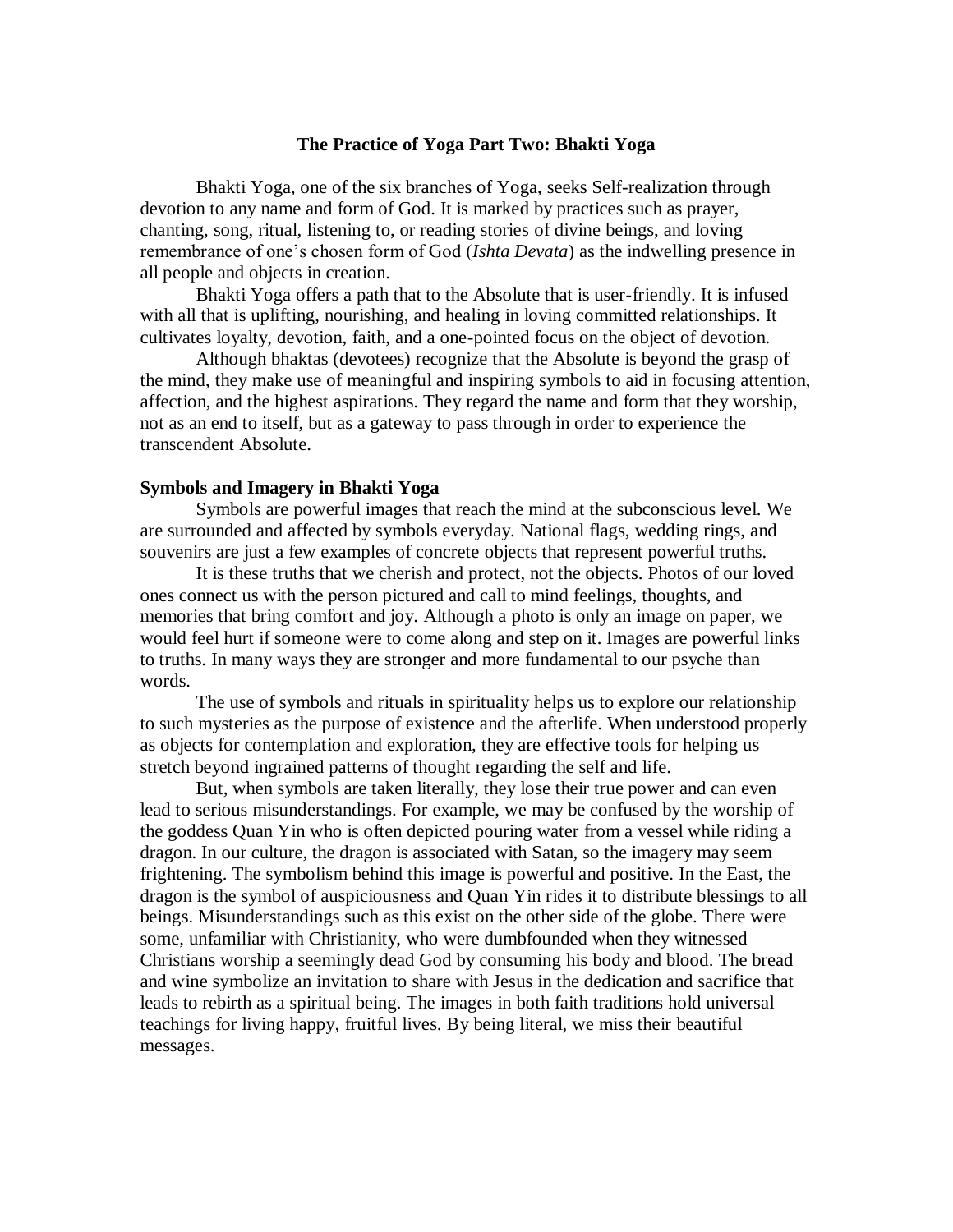## **The Easy Path**

Bhakti Yoga is often referred to as the easy path because love and devotion open our hearts and energizes and inspires us, like nothing else. In the presence of love, fear evaporates, and faith transforms from mere belief to certainty based on direct experience. Meditation is natural to bhaktas, because the mind enjoys thinking of the beloved. And since we also wish to serve those we love, devotion to God - the creator - naturally manifests as selfless service to all creation.

Our senses are also more easily mastered through the practices of Bhakti Yoga. The senses, always hungry to be fed, are filled with delights that uplift the spirit and direct attention to higher truths. The mind is engaged with beautiful images to contemplate, charming tales that present great teachings, the sweet smell of incense, uplifting chanting and music, blessed food, and graceful, meaningful ritual.

## **Obstacles to Bhakti Yoga**

Some are hesitant to commit to anything that reminds them of institutionalized religion, which at its worst, can be exclusionary and narrow. It brings up valid questions about paths filled with stories that can't be proven, invisible beings who grant wishes to some while ignoring others, and rituals that carry with them hopes and expectations of magical results.

Behind all these questions is the biggest obstacle to understanding Bhakti Yoga. It is that three-letter word that has provoked confusion, war, radical fundamentalism, and extreme behavior of all kinds – God.

The difficulty of allegiance to a Supreme Being is centered on questions of God's existence. Does God exist? Is there a being who created the universe, who governs its operations, and makes decisions that deeply affect our chances at happiness in life? The answer to these questions is further complicated by the fact that the word, God, can represent very different meanings according to the tradition, experiences, and capacities of the individual.

Scripture teaches that we are created in God's image. We can also say that the reverse is also true. We create a concept of God in our image. The mind, always on the lookout for concrete qualities that it can grasp, conceives of a Supreme Being who looks pretty much like us, but only bigger, stronger, wiser, and eternal. Usually, we also include some very human traits as well. God may occasionally seem to have a nasty temper, and bless or ignore us. Finally, we look to the Almighty to be the embodiment of the loftiest human goals: justice, mercy, and unconditional love.

After giving birth to this conception, we worship it as an absolute reality that exists outside ourselves. God, the Ultimate Reality, existence itself, the ground of being, the One who is beyond all beyonds, who is unbounded cosmic consciousness, is demoted by our conceptions to an object to be studied. In other words, the temptation is to shrink God to fit our notions rather than stretch – and eventually even let go of – our conceptions to experience union with the transcendent Absolute.

The core of every faith tradition contains the principle that God is transcendent and beyond the grasp of even its own philosophy and symbols. We can't shrink God to fit our ideas, but we can experience union with the Absolute by transcending the limitations of the ego. This state is attained when the heart is purified of selfishness, the mind is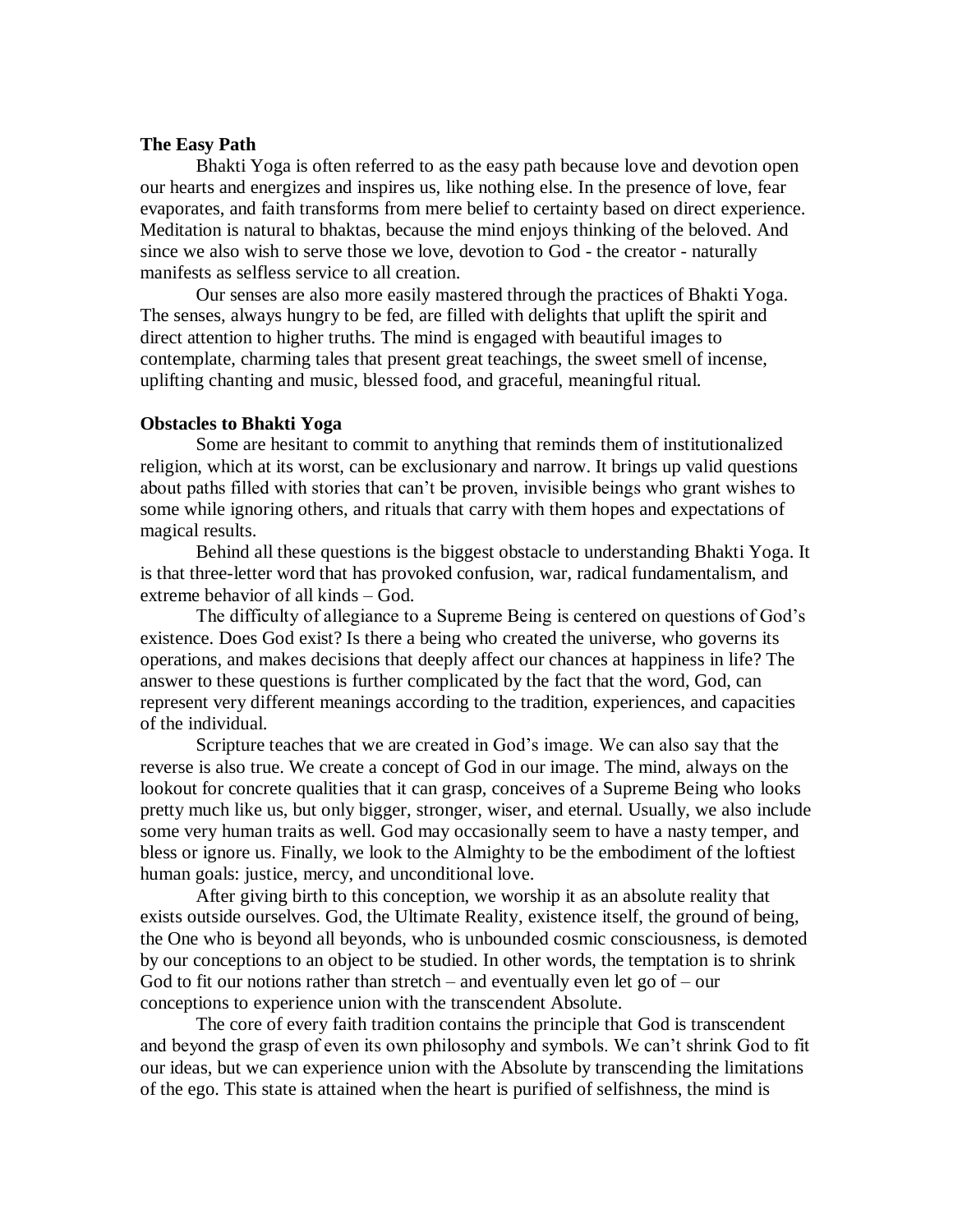made perfectly clear and calm and when we live the Golden Rule: *Do unto others as you would have them do unto you*. This is the core of spiritual life; it is what we call Yoga.

## **What does God look like in Yoga?**

Perhaps the most commonly used term for God in Sanskrit is *Brahman*, the Absolute, beyond the beyond. Regardless of how subtle and lofty a conception of God is, the Absolute exists beyond it. This Highest Reality is a truth that cannot be disassembled, analyzed, or shrunk to fit into the mind.

Bhakti Yoga doesn't focus on Brahman directly. Instead, it turns its attention to Brahman as can be understood by the mind - Brahman within the confines of creation. When viewed this way, Brahman is commonly referred to as *Ishwara*.

Ishwara, God-as-seen-from-within-creation, has no name or form associated with it. It's like a blank screen onto which you can project any symbol that resonates deeply and that represents the Divine to you. To help us understand this idea better, we can turn to the *Yoga Sutras of Patanjali*, where the main characteristics of Ishwara are listed. Ishwara is:

- The Supreme Being, not affected by ignorance, afflictions, actions, fruits of actions, or desires.
- The complete manifestation of omniscience.
- The teacher of even most ancient teachers.
- Expressed through the humming sound (OM) of creation.

One of the things that is so wonderful about this understanding of Ishwara is its universality. Ishwara symbolizes the highest good, the loftiest human aspirations for unshakable peace, harmony, prosperity, immortality, and justice. Ishwara is where all ideas associated with God are concentrated. Any name and form can be Ishwara to you if you perceive in it the qualities listed above. To a Christian, Ishwara is Jesus, to a Hindu, maybe it's Krishna or Siva. For some, it can be a great master. In Bhakti Yoga, you are encouraged to worship wherever you perceive the Light.

## **The Personal Relationship with God**

In Bhakti Yoga, not only are you free to choose whatever name and form of the Divine that resonates with you, you are free to cultivate your relationship with Ishwara in any way the suits your temperament. You can have a relationship with God as your:

- Father or Mother
- Master/Teacher
- Friend
- Child
- Beloved/Spouse

All these are equal. Over time, the devotee is drawn to the relationship that best suits them.

## **Bhakti Yoga In Practice**

The following list forms the basic practice of Bhakti Yoga:

- Listening to mantras and stories associated with God
- Chanting/singing the praises and glories of God
- Remembrance of God's attributes/learning to perceive divine attributes in others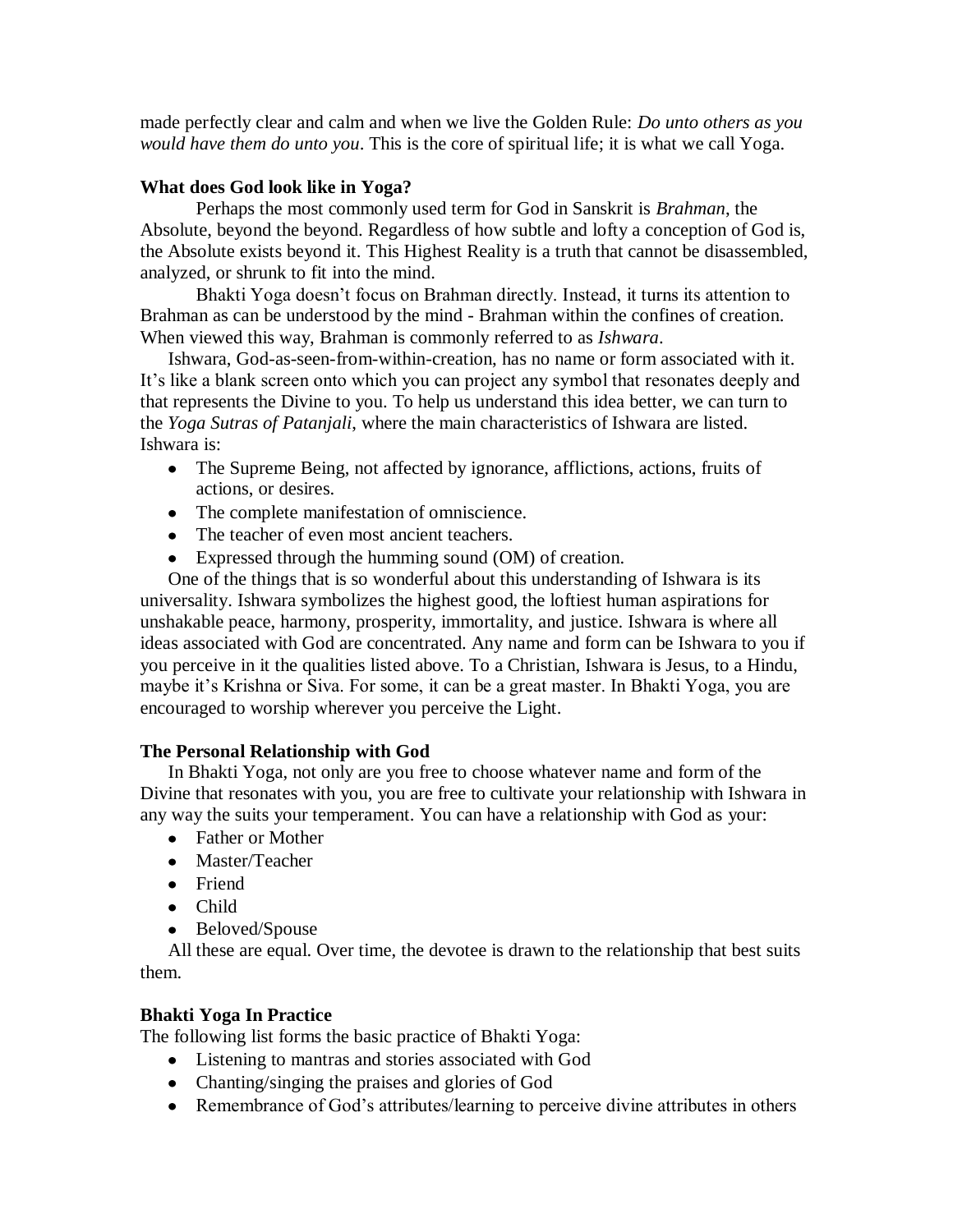- Service to humanity/offering the fruits of service to God
- Performance of worship rituals
- Reverently acknowledging all images that symbolize God
- Cultivating an intense yearning to experience the reality of God
- Cultivating the feeling of friendship with God
- Complete offering of the self to God's will/self-transcendence

## **The Heart of Bhakti Yoga**

The basic idea you see reflected in the list above, is to tap into that part of yourself that loves; that is inspired to do and experience great things, that knows the joys of relationships, that has the great capacity to enjoy the play of the countless names, forms and happenings in life. You'll also note that it requires commitment, strength, perseverance, and mindfulness to be a great bhakta.

Bhakti Yoga raises devotion from a mere feeling, to the loving devotion of time, energy, creativity, and resources in service to God and humanity. This inclination to selflessly serve is not rooted in acts of will power, but is the natural expression of love, our innate oneness with all creation.

Love is the most powerful force in the universe. Never idle, it always seeks the welfare of others. Love brings sweetness, strength, and comfort to those that bathe in its nectar. It breaks down all boundaries between peoples and between us and God. It burns all impurities of mind. Love overcomes hatred and fear. Love brings joy to the lover and to the loved.

## **The Divine Love Affair: The Highest Bhakti**

With Bhakti Yoga's emphasis on the devotees' devotion to God, we might forget one incredible truth: God loves us. All the forces of the universe were brought together in just the right amount and at the precise moment to give birth to us. We are important to our Creator. We are loved, without limit and for all time.

The love from God to us is eternal and unconditional. When the devotees' love toward God grows and mirrors these qualities, there is a climactic experience of Oneness. The love of devotees consumes the name and form and all conceptions of the God they adored. At the same time, God's love for the devotee evaporates the egoism and ignorance. God and devotee are One.

#### **Bhakti Yoga and Its relationship to Jnana Yoga and Raja Yoga**

Jnana Yoga: The ultimate goals of Bhakti and Jnana Yoga are the same and in fact, they are complementary paths. Bhakti Yoga keeps us grounded, inspired and joyfully reaching out of ourselves. Jnana Yoga gifts us with principles and practices that won't let the mind get stuck in limiting images and symbols. Instead, the mind is set free to soar to limitless heights. As always, the best results are when the head and heart work together in harmony.

Raja Yoga: The experience of oneness that is the result of the highest Bhakti is essentially the same as this teaching from the *Yoga Sutras of Patanjali*: *When the tranquil mind attains purity equal to that of the Self, there is Absoluteness, 3.56*. Again, the goal is the same.